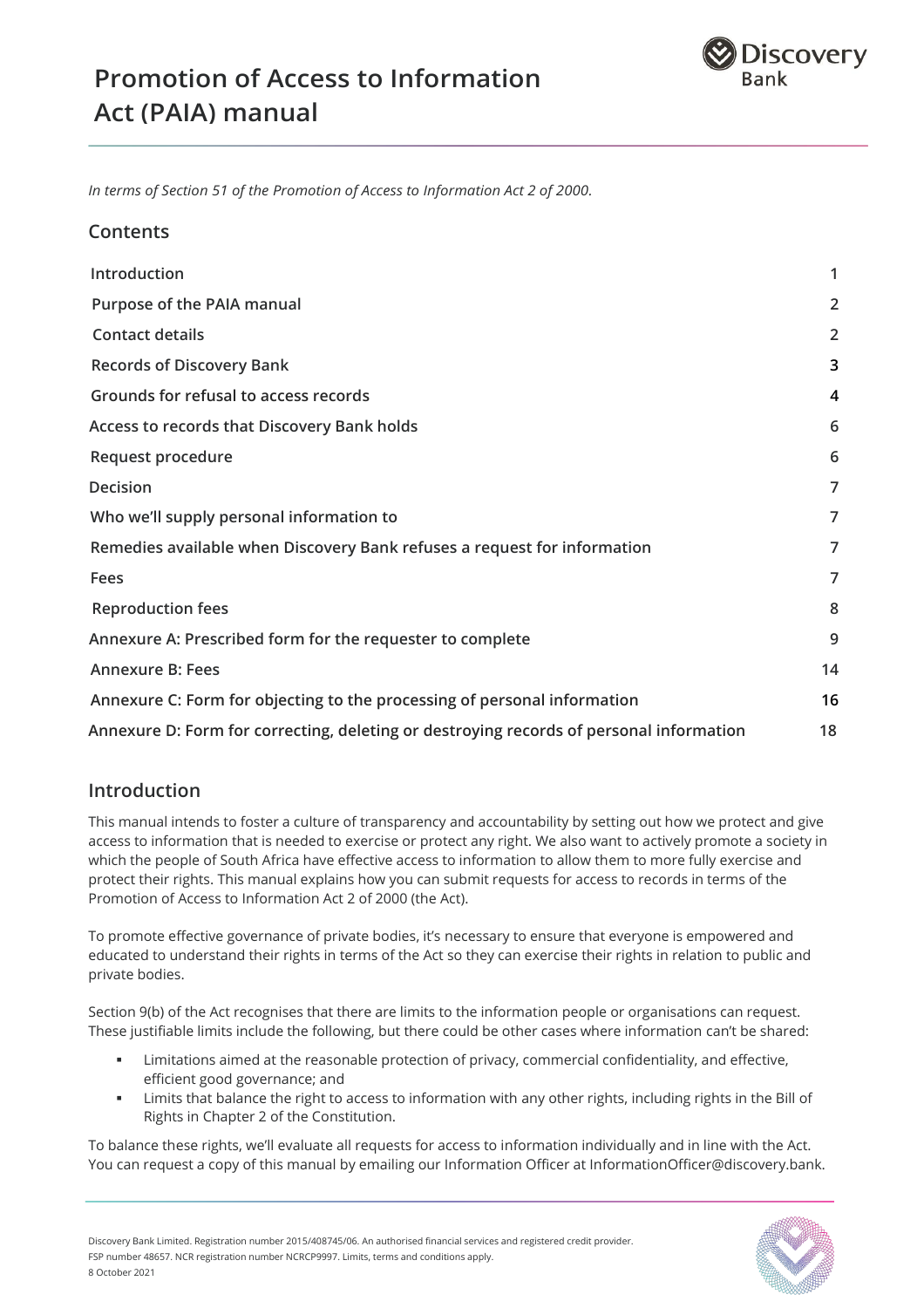

## **Purpose of the PAIA manual**

We drafted this manual in line with Section 51 of the Act with the intention of:

- Providing a description of the records held by Discovery Bank and on behalf of Discovery Bank;
- Setting out why we can refuse to give you access to any records; and
- Outlining the procedure and the associated fees when requesting access to records.

## **Contact details**

| <b>General contact details</b> |                                  |  |  |
|--------------------------------|----------------------------------|--|--|
| Company name                   | Discovery Bank Limited           |  |  |
| Postal address                 | PO Box 786722, Sandton, 2196     |  |  |
| <b>Physical address</b>        | 1 Discovery Place, Sandton, 2196 |  |  |
| Telephone number               | 0800 07 96 97                    |  |  |
| Fax number                     | 011 324 4800                     |  |  |

| <b>PAIA coordinator contact details</b> |                                   |  |  |
|-----------------------------------------|-----------------------------------|--|--|
| <b>Postal address</b>                   | PO Box 786722, Sandton, 2196      |  |  |
| <b>Physical address</b>                 | 1 Discovery Place, Sandton, 2196  |  |  |
| Telephone number                        | 011 529 1459                      |  |  |
| Email address                           | InformationOfficer@discovery.bank |  |  |

| Deputy PAIA coordinator contact details |                                   |  |  |
|-----------------------------------------|-----------------------------------|--|--|
| Postal address                          | PO Box 786722, Sandton 2196       |  |  |
| <b>Physical address</b>                 | 1 Discovery Place, Sandton 2196   |  |  |
| Telephone number                        | 011 529 2772                      |  |  |
| Email address                           | InformationOfficer@discovery.bank |  |  |

#### **South African Human Rights Commission: The PAIA Unit**

The South African Human Rights Commission compiled an official guide that contains information to assist a person wishing to exercise their right of access to information in terms of the Act. The same process applies to information sought in terms of POPIA. The guide on how to use the Act is available at www.sahrc.org.za.

As of 30 June 2021, the Information Regulator will take over regulatory duties (mandate functions) relating to the Act.

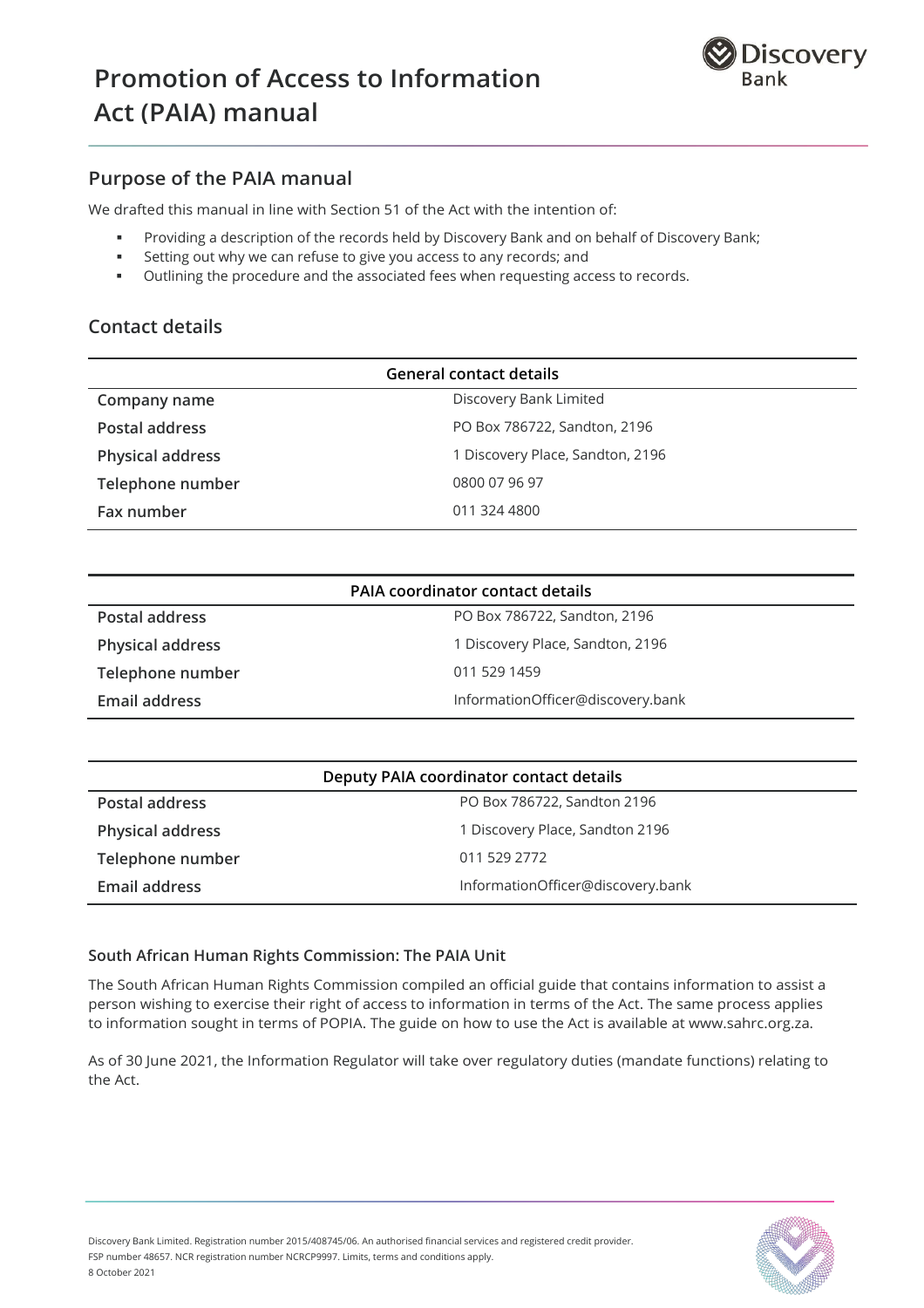



#### **Information Regulator details:**

The Information Regulator (South Africa) Postal address: PO Box 31533, Braamfontein, 2017 Telephone number: +27 10 023 5207 Fax number: +27 11 403 0668 PAIA complaints email: PAIAComplaints.IR@justice.gov.za POPIA complaints email: POPIAComplaints.IR@justice.gov.za General enquiries email: inforeg@justice.gov.za

### **Records of Discovery Bank**

Discovery Bank will treat all your personal records as confidential, even if you are no longer a client. As a rule, we won't share anything about your accounts, name or address with anyone, including other companies in the Discovery Group, without your consent. By law, there are only four exceptional situations when we will share your information without written permission.

We have to share your information:

- 1. Because of a court case or we are legally compelled to do so;
- 2. If it is in the public interest to disclose information;
- 3. If our interests require disclosure (this will not be used as a reason for sharing information about you or your accounts such as your name and address) to anyone else including other companies in the Discovery Group for marketing purposes); and
- 4. You ask us to share your information or give us written permission to share your information.

Section 50 of the Act states that the person requesting information has access to any record of a private body if:

- That record is necessary for the exercise or protection of any right; or
- That person complies with the procedural requirements in the Act relating to a request for access to that record; or
- There is a refusal that's not in terms of the grounds for refusal in Part 3, Chapter 4 of the Act.

We may refuse to give you access to documents depending on the situation. We set out and explain these reasons in Section 5 of this manual.

We broadly classify and group records according to the following subjects and categories:

#### **Personnel records:**

- **Personal records that personnel provide;**
- Records that a third party (external company or person) provides relating to personnel;
- Conditions of employment and other personnel-related contracts and quasi-legal records;
- **Internal evaluation records and other internal records;**
- Letters and documents relating to personnel; and
- **Training schedules and material.**

*'Personnel'* refers to any person who works for or provides services to or on behalf of Discovery Bank. This person is paid for their work or should be paid for their work. Personnel also includes any other person who assists in carrying out or conducting the business of Discovery Bank as well as, without limitation, the trustees, all permanent, temporary and part-time staff, and contract workers.

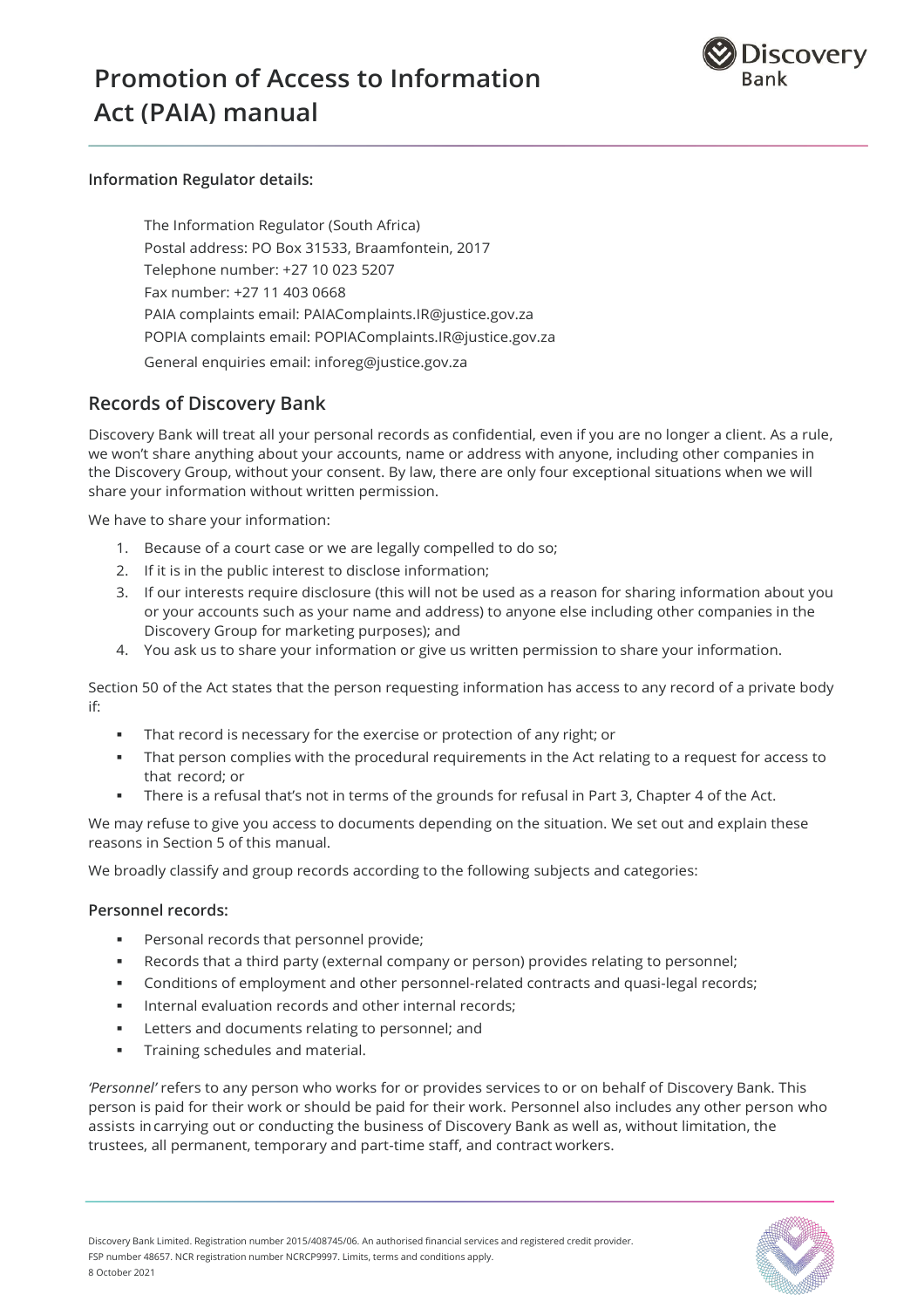

#### **Client-related records:**

- Records a client or secondary cardholder provides to Discovery Bank;
- Records a client or secondary cardholder provides to a third party (external person or organisation) acting for or on behalf of Discovery Bank;
- Records a third party provides concerninga client or secondary cardholder;
- Records generated by or within Discovery Bank relating to a client or secondary cardholder.

*'Client***'** refers to any natural or juristic entity that receives services from Discovery Bank. This includes prospective clients who submit applications to Discovery Bank, but which or who ultimately don't become Discovery Bank clients.

#### **Discovery Bank records:**

These records include, but are not limited to, the records which affect Discovery Bank's own affairs:

- **Financial records:**
- Strategic records;
- Operational records;
- Information technology policies and procedures; and
- **•** Other policies and procedures.

#### **Other party records:**

Discovery Bank may possess records affecting other parties including, but not limited to, contractors, suppliers, and service providers. These other parties can have records that belong to Discovery Bank such as:

- Personnel, client, or private body records which another party holds, as opposed to the records Discovery Bank holds;
- Records held by Discovery Bank relating to other parties, including without limitation, financial records, correspondence, contractual records, records the other party provides, and records third parties provide about contractors or suppliers.

### **Grounds for refusal to access records**

Discovery Bank may refuse a request for information in these circumstances:

#### **Compulsory protection of privacy of a third party who is a natural person:**

In South African law, '*natural person*' means an ordinary person as opposed to a legal entity like a company. We may refuse a request for access to records if sharing it would involve the unreasonable disclosure of personal information about a third party, including a deceased individual.

#### **Compulsory protection of commercial information of a third party:**

We may refuse a request for access to records if the record contains:

- Trade secrets of a third party (external person or organisation);
- Financial, commercial, scientific or technical information, other than trade secrets, of a third party if sharing the information would be likely to cause harm to the commercial or financial interests of that third party; or
- Confidential information a third party supplies of which the disclosure could reasonably:
	- Put that third party at a disadvantage in contractual or other negotiations; or
	- $P$ ut that third party at a disadvantage in commercial competition.

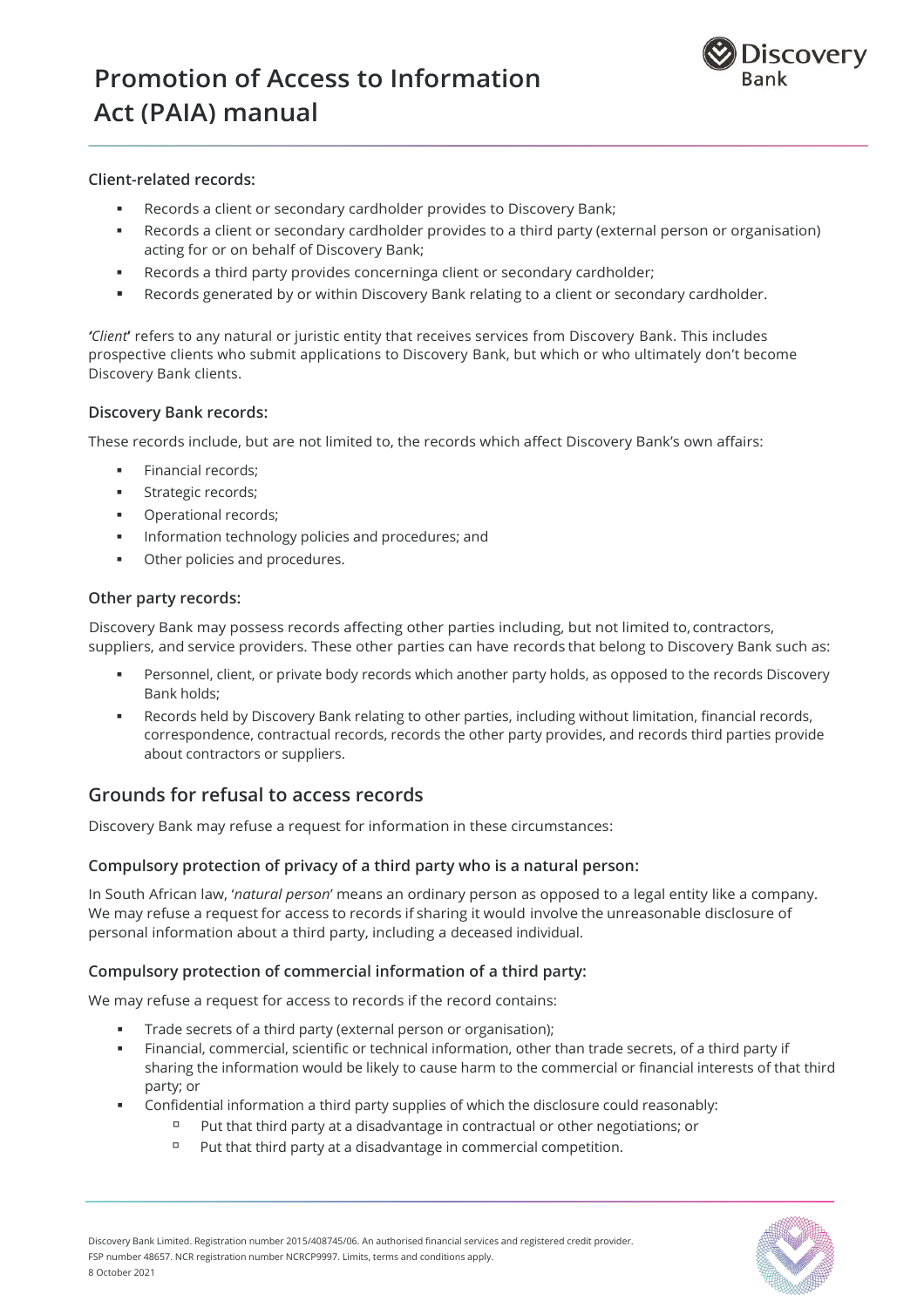

#### **We have to protect certain confidential information about a third party:**

We may refuse a request for access to records if sharing them would go against our duty of keeping an organisation or person's information confidential according to an agreement.

#### **Compulsory protection of the safety of individuals, and protection of property:**

We may refuse a request for access to records:

- If sharing it could reasonably endanger the life or physical safety of an individual; or
	- □ If sharing it would be likely to cause harm to or impair the security of:
		- A building, structure or system, including, but not limited to, a computer or communication system;
		- A means of transport; or
		- Any other property.
- If keeping the information confidential protects methods, systems, plans or procedures to protect an individual in line with a witness protection scheme; or
- To protect the safety of the public, or any part of the public, or the security of property.

#### **Compulsory protection of records privileged from production in legal proceedings:**

We may refuse a request for access to records if the record is privileged from production in legal proceedings unless the person entitled to the privilege gives us written permission to share the record.

#### **Commercial information of a private body:**

We may refuse a request for access to records if the record:

- Contains trade secrets of the private body;
- Contains financial, commercial, scientific or technical information, other than trade secrets of the private body, the disclosure of which would be likely to cause harm to the commercial or financial interests of the body;
- Contains information, which if shared could reasonably be expected:
	- □ To put the private body at a disadvantage in contractual or other negotiations; or
	- To prejudice the body in commercial competition.
- Is a computer program, as defined in section 1(1) of the Copyright Act 98 of 1978 as amended, owned by the private body, except when necessary to give access to a record to which access is granted in terms of this Act.

#### **Compulsory protection of research information of a third party and protection of research information of a private body:**

We may refuse a request for access to records if the record:

- Contains information about research being carried out or going to be carried out by or on behalf of a third party, the disclosure of which would be likely to expose:
	- □ The third party;
	- □ A person that is or will be carrying out the research on behalf of the third party; or
	- The subject matter of the research, to serious disadvantage.
- Contains information about research being or to be carried out by or on behalf of the private body, the disclosure of which would be likely to expose:
	- The private body;
	- □ A person that is or will be carrying out the research on behalf of the private body; or
	- The subject matter of the research to serious disadvantage.

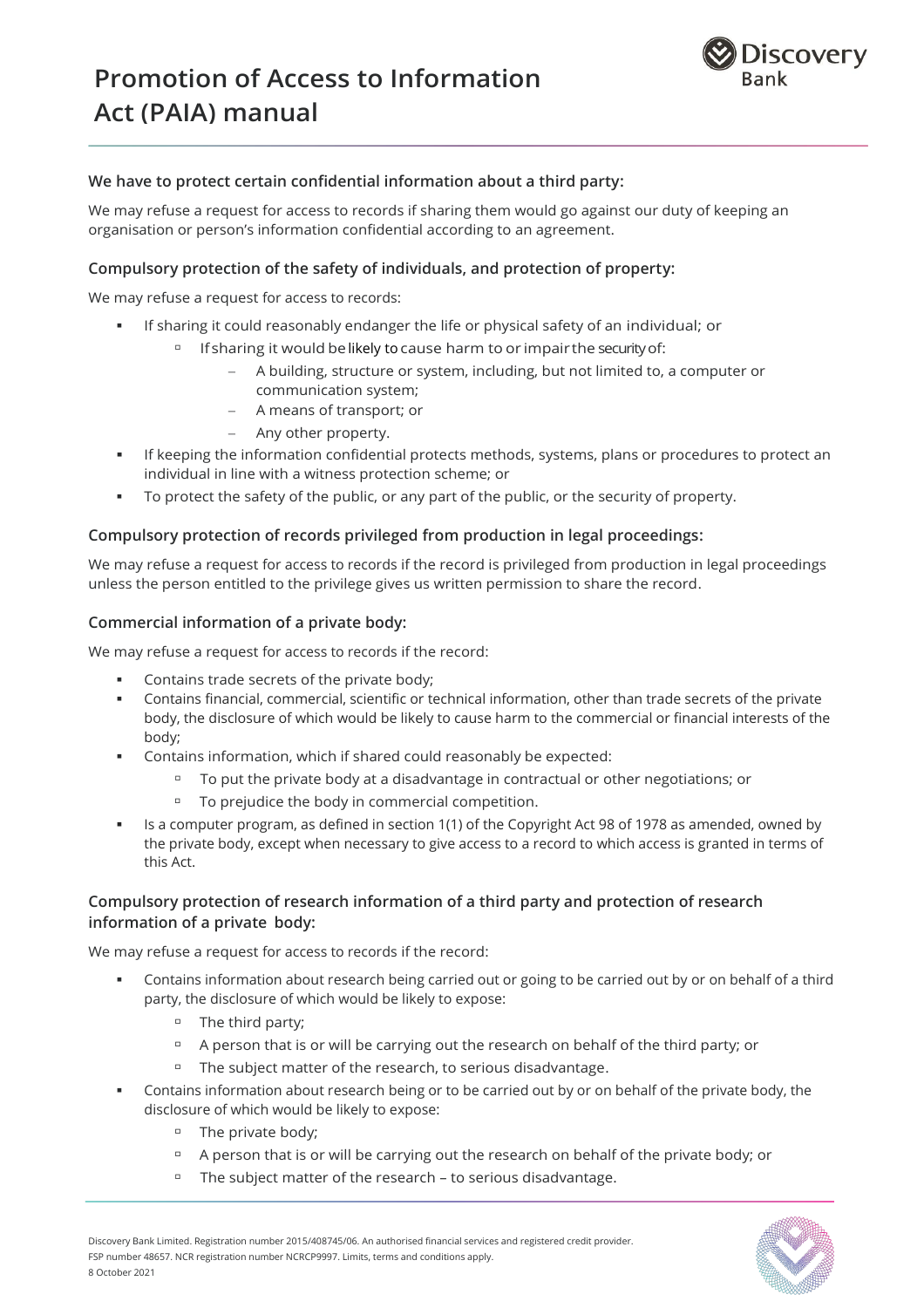

**We may refuse a request for access to records that are made jokingly or upsetting or which involve an unreasonable diversion of resources.**

## **Access to records that Discovery Bank holds**

You can only request access to Discovery Bank records if you meet certain requirements.

There are two types of requesters:

#### **Personal requester:**

A *'personal requester'* is a requester who wants access to a record containing personal information about themselves. Discovery Bank will willingly provide the requested information or give access to any record about the requester's personal information. We'll charge a set fee for making a copy of this information.

#### **Other requester:**

This requester (other than a personal requester) can request access to information about third parties. However, Discovery Bank does not have to grant access without a valid legal reason for doing so. The requester must meet the procedural requirements for access in terms of the Act, including paying a request and access fee.

#### **Request procedure**

A requester requiring access to information Discovery Bank holds or any other party on behalf of Discovery Bank, must complete the prescribed online form (see [Annexure A\)](https://cms.discovery.bank/site/binaries/content/assets/assets/promotion-of-access-to-information-act-manual-paia-.pdf), submit it to the Information Officer by email to InformationOfficer@discovery.bank and pay the request fee, if there is one.

When you fill in the prescribed form, it must allow us to at least identify:

- The record or records requested;
- The identity or records requested;
- An email address or telephone number.

The requester must also:

- State that they require the information to exercise or protect a right;
- Clearly state the nature of the right to be exercised or protected. The requester must also clearly set out why the record is necessary to exercise or protect a legal right.

Discovery Bank will process the request within 30 days unless the requester has given us special reasons for needing the information sooner and our Information Officer agrees to give the information sooner.

We'll use our digital channels to inform the requester if we grant or deny access. If the requester needs to receive the reasons for our decision through any other channel (such as post), they must tell us how they would like to receive the information and include the necessary contact details.

If a request is on behalf of another person, then the person requesting access to the information must give us proof that they are acting on behalf of another person and tell us why they are acting on their behalf (in which capacity) to the reasonable satisfaction of the Information Officer.

We can only process requests for records that exist when we receive the request. Also, these requested records must be in Discovery Bank's possession or under our control for us to provide them. If this is not the case, requests must be made to the person or organisation who currently holds or controls the record.

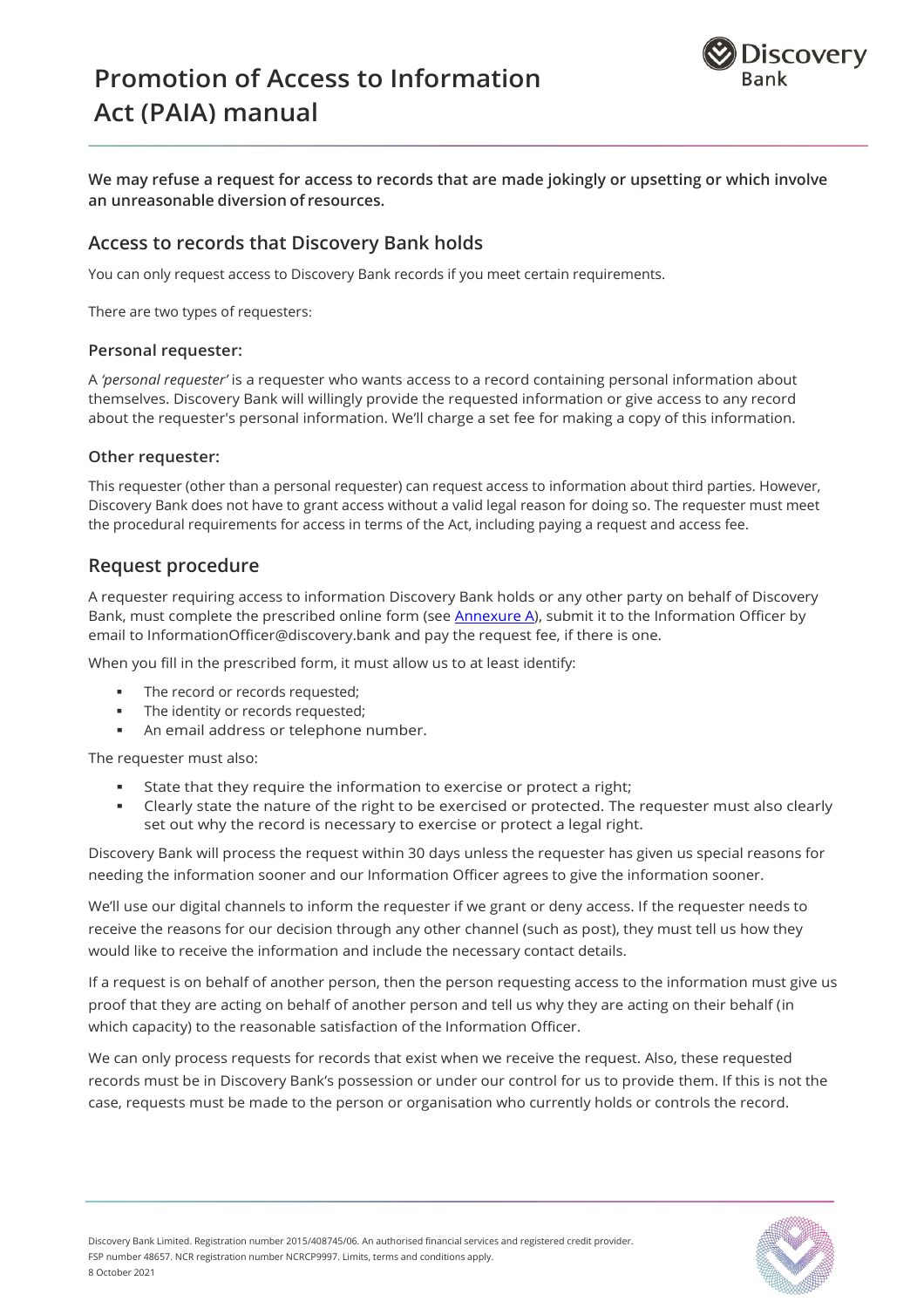

If an individual can't complete the prescribed form because of illiteracy or disability, they may make the request orally. The requester must pay the prescribed fee before we can go any further with the request process.

## **Decision**

Discovery Bank will, within 30 days of receiving the request, decide whether to grant or decline the request and give notice with reasons (if necessary).

The 30-day period which Discovery Bank has to decide whether to grant or refuse the request may be made longer if the request is for a large volume of information or whether the request requires a search for information and the information can't reasonably be obtained within the original 30-day period. The Information Officer will use our digital channels to notify the requester in writing if there needs to be an extension.

## **Who we'll supply personal information to**

Depending on the nature of the data, and the request, Discovery Bank may supply information or records to the following categories of recipients:

- Statutory oversight bodies, regulators, or judicial commissions of enquiry requesting data (for example, the National Credit Regulator in terms of the National Credit Act 34 of 2005);
- Any court, administrative or judicial forum, arbitration or statutory commission, or ombudsman making a request for data or discovery in terms of the relevant rules (that is the Competition Commission in terms of the Competition Act 89 of 1998);
- **South African Revenue Services or similar authorities;**
- Third parties that have a contractual relationship with Discovery Bank for the retention of data (for example, third-party archiving services);
- **Research or academic institutions;**
- Auditing and accounting bodies (internal and external);
- Anyone making a successful application for access in terms of PAIA;
- Subject to the provisions of POPIA and the National Credit Act 34 of 2005, Discovery Bank may share information about a client's creditworthiness with any credit bureau or credit provider, industry association or other association for an industry in which Discovery Bank operates.

## **Remedies available when Discovery Bank refuses a request for information**

The decision made by the Information Officer is final.

A requester or a third party who is not satisfied with the Information Officer's refusal to disclose information, may within 30 days of being notified of the decision, apply to the Constitutional Court, the High Court or another court of similar status for relief.

## **Fees**

The Act provides for two types of fees, namely:

- A request fee, which is a standard fee; and
- An access fee, which we calculate by taking into account reproduction costs, search and preparation time and cost, as well as postal costs.

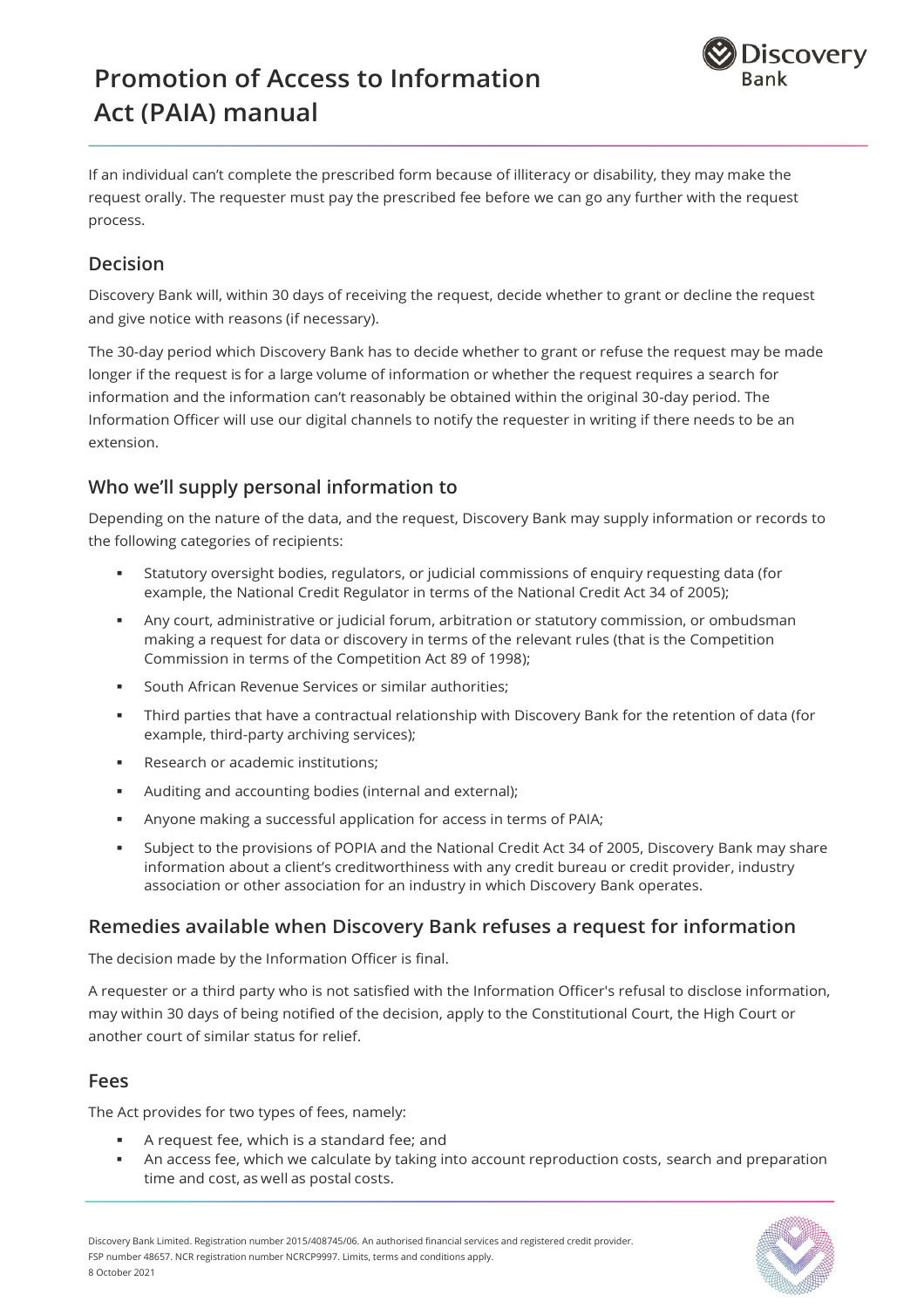

When the Information Officer receives the request, they will inform the requester, to pay the prescribed request fee (if any), before processing the request further (see [the fees in Annexure B\)](https://cms.discovery.bank/site/binaries/content/assets/assets/annexure-b.pdf).

The Information Officer withholds the records until the requester has paid the necessary fees.

A requester who we grant the request to access a record, must pay an access fee for reproduction, for search and preparation, and for any time reasonably necessary that is more than the prescribed hours to search for and prepare the record for disclosure – including making arrangements to make it available in the requested form.

If the requester pays a deposit for a request for access that we refuse, then the Information Officer will refund the deposit to the requester.

### **Reproduction fees**

If Discovery Bank has given the Minister a list of categories of records that will be automatically available to any person requesting access, the only charge possible for obtaining such records will be a fee for reproducing the record.

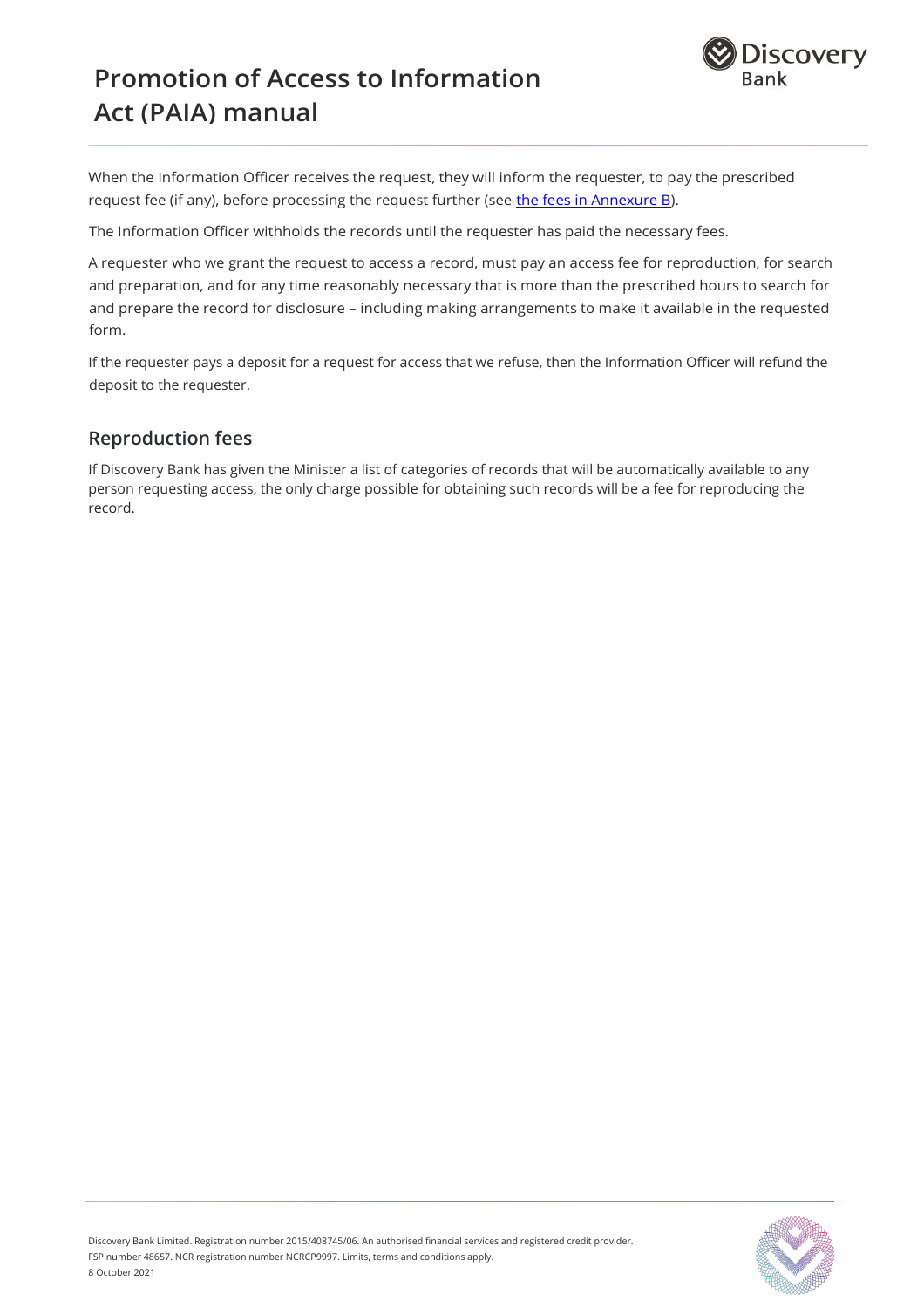

## **Annexure A: Prescribed form for the requester to complete**

## **Form C – Request for access to records Discovery Bank holds**

*This form is in terms of Section 53(1) of the Promotion of Information Act 2 of 2000.*

#### **Discovery Bank details:**

The Information Officer Discovery Bank Postal address: PO Box 786722, Sandton, 2196 Physical address: 1 Discovery Place, Sandton, 2196 E-mail address: InformationOfficer@discovery.bank

#### **Details of the person requesting the information:**

Full name and surname

#### *Note:*

- *1. Please fill in the details of the person who is requesting access to the records.*
- *2. If you are requesting records on behalf of someone else, please state in what capacity you do so (for example, lawyer or family member).*
- *3. Please fill in an email address for us to send the information to.*

Identity number\_ Telephone number\_\_\_\_\_\_\_\_\_\_\_\_\_\_\_\_\_\_\_\_\_\_\_\_\_\_\_\_\_\_\_\_\_\_\_\_\_\_\_\_\_\_\_\_\_\_\_\_\_\_\_\_\_\_\_\_\_\_\_\_\_\_\_\_\_\_\_\_\_\_\_\_\_\_\_\_\_\_\_\_\_\_\_\_\_\_\_\_

Email address\_\_\_\_\_\_\_\_\_\_\_\_\_\_\_\_\_\_\_\_\_\_\_\_\_\_\_\_\_\_\_\_\_\_\_\_\_\_\_\_\_\_\_\_\_\_\_\_\_\_\_\_\_\_\_\_\_\_\_\_\_\_\_\_\_\_\_\_\_\_\_\_\_\_\_\_\_\_\_\_\_\_\_\_\_\_

#### **Details of the person on whose behalf you are making the request (please complete this section only if you are requesting information on behalf of someone else):**

| Full name and surname                  |  |
|----------------------------------------|--|
| Identity number                        |  |
| In what capacity you make this request |  |

#### **Details about the record (the requester must sign all the pages that make up the request):**

- Provide details of the record to which access is necessary, including a reference number, if possible.
- If there is not enough space, please continue on a separate page and attach it to this form.

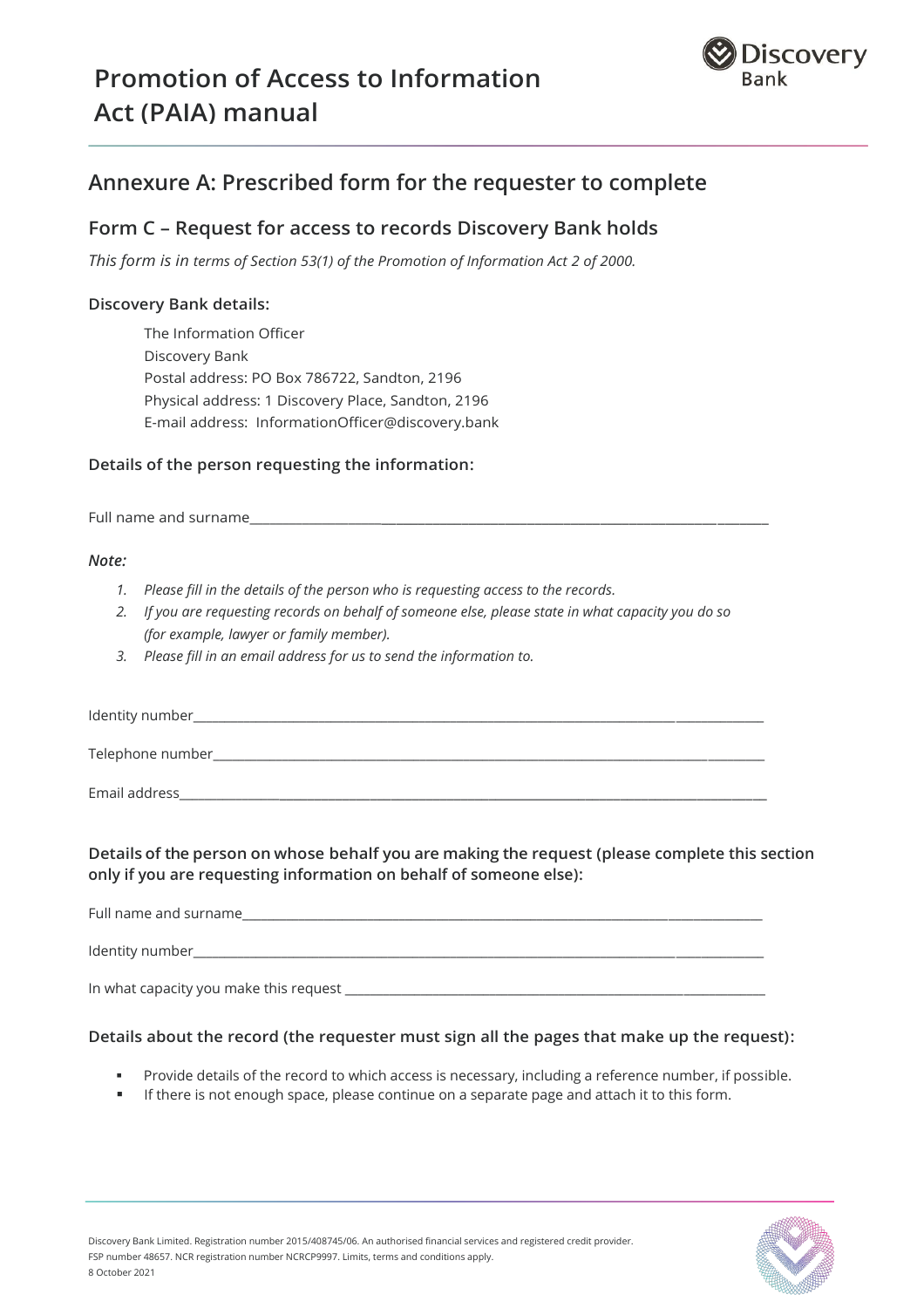

**Description of the record or relevant part of the record:**  $\_$  ,  $\_$  ,  $\_$  ,  $\_$  ,  $\_$  ,  $\_$  ,  $\_$  ,  $\_$  ,  $\_$  ,  $\_$  ,  $\_$  ,  $\_$  ,  $\_$  ,  $\_$  ,  $\_$  ,  $\_$  ,  $\_$  ,  $\_$  ,  $\_$  ,  $\_$  ,  $\_$  ,  $\_$  ,  $\_$  ,  $\_$  ,  $\_$  ,  $\_$  ,  $\_$  ,  $\_$  ,  $\_$  ,  $\_$  ,  $\_$  ,  $\_$  ,  $\_$  ,  $\_$  ,  $\_$  ,  $\_$  ,  $\_$  , \_\_\_\_\_\_\_\_\_\_\_\_\_\_\_\_\_\_\_\_\_\_\_\_\_\_\_\_\_\_\_\_\_\_\_\_\_\_\_\_\_\_\_\_\_\_\_\_\_\_\_\_\_\_\_\_\_\_\_\_\_\_\_\_\_\_\_\_\_\_\_\_\_\_\_\_\_\_\_\_\_\_\_\_\_\_\_\_\_\_\_\_\_\_\_\_\_\_\_ \_\_\_\_\_\_\_\_\_\_\_\_\_\_\_\_\_\_\_\_\_\_\_\_\_\_\_\_\_\_\_\_\_\_\_\_\_\_\_\_\_\_\_\_\_\_\_\_\_\_\_\_\_\_\_\_\_\_\_\_\_\_\_\_\_\_\_\_\_\_\_\_\_\_\_\_\_\_\_\_\_\_\_\_\_\_\_\_\_\_\_\_\_\_\_\_\_\_\_  $\_$  ,  $\_$  ,  $\_$  ,  $\_$  ,  $\_$  ,  $\_$  ,  $\_$  ,  $\_$  ,  $\_$  ,  $\_$  ,  $\_$  ,  $\_$  ,  $\_$  ,  $\_$  ,  $\_$  ,  $\_$  ,  $\_$  ,  $\_$  ,  $\_$  ,  $\_$  ,  $\_$  ,  $\_$  ,  $\_$  ,  $\_$  ,  $\_$  ,  $\_$  ,  $\_$  ,  $\_$  ,  $\_$  ,  $\_$  ,  $\_$  ,  $\_$  ,  $\_$  ,  $\_$  ,  $\_$  ,  $\_$  ,  $\_$  , Reference number, if applicable **Any further details about the record:** \_\_\_\_\_\_\_\_\_\_\_\_\_\_\_\_\_\_\_\_\_\_\_\_\_\_\_\_\_\_\_\_\_\_\_\_\_\_\_\_\_\_\_\_\_\_\_\_\_\_\_\_\_\_\_\_\_\_\_\_\_\_\_\_\_\_\_\_\_\_\_\_\_\_\_\_\_\_\_\_\_\_\_\_\_\_\_\_\_\_\_\_\_\_\_\_\_\_\_  $\_$  ,  $\_$  ,  $\_$  ,  $\_$  ,  $\_$  ,  $\_$  ,  $\_$  ,  $\_$  ,  $\_$  ,  $\_$  ,  $\_$  ,  $\_$  ,  $\_$  ,  $\_$  ,  $\_$  ,  $\_$  ,  $\_$  ,  $\_$  ,  $\_$  ,  $\_$  ,  $\_$  ,  $\_$  ,  $\_$  ,  $\_$  ,  $\_$  ,  $\_$  ,  $\_$  ,  $\_$  ,  $\_$  ,  $\_$  ,  $\_$  ,  $\_$  ,  $\_$  ,  $\_$  ,  $\_$  ,  $\_$  ,  $\_$  , \_\_\_\_\_\_\_\_\_\_\_\_\_\_\_\_\_\_\_\_\_\_\_\_\_\_\_\_\_\_\_\_\_\_\_\_\_\_\_\_\_\_\_\_\_\_\_\_\_\_\_\_\_\_\_\_\_\_\_\_\_\_\_\_\_\_\_\_\_\_\_\_\_\_\_\_\_\_\_\_\_\_\_\_\_\_\_\_\_\_\_\_\_\_\_\_\_\_\_

#### **Fees:**

 We'll only process a request for access to a record, other than a record containing personal information about yourself, after payment of a request fee.

\_\_\_\_\_\_\_\_\_\_\_\_\_\_\_\_\_\_\_\_\_\_\_\_\_\_\_\_\_\_\_\_\_\_\_\_\_\_\_\_\_\_\_\_\_\_\_\_\_\_\_\_\_\_\_\_\_\_\_\_\_\_\_\_\_\_\_\_\_\_\_\_\_\_\_\_\_\_\_\_\_\_\_\_\_\_\_\_\_\_\_\_\_\_\_\_\_\_\_

 $\_$  ,  $\_$  ,  $\_$  ,  $\_$  ,  $\_$  ,  $\_$  ,  $\_$  ,  $\_$  ,  $\_$  ,  $\_$  ,  $\_$  ,  $\_$  ,  $\_$  ,  $\_$  ,  $\_$  ,  $\_$  ,  $\_$  ,  $\_$  ,  $\_$  ,  $\_$  ,  $\_$  ,  $\_$  ,  $\_$  ,  $\_$  ,  $\_$  ,  $\_$  ,  $\_$  ,  $\_$  ,  $\_$  ,  $\_$  ,  $\_$  ,  $\_$  ,  $\_$  ,  $\_$  ,  $\_$  ,  $\_$  ,  $\_$  ,

\_\_\_\_\_\_\_\_\_\_\_\_\_\_\_\_\_\_\_\_\_\_\_\_\_\_\_\_\_\_\_\_\_\_\_\_\_\_\_\_\_\_\_\_\_\_\_\_\_\_\_\_\_\_\_\_\_\_\_\_\_\_\_\_\_\_\_\_\_\_\_\_\_\_\_\_\_\_\_\_\_\_\_\_\_\_\_\_\_\_\_\_\_\_\_\_\_\_\_

\_\_\_\_\_\_\_\_\_\_\_\_\_\_\_\_\_\_\_\_\_\_\_\_\_\_\_\_\_\_\_\_\_\_\_\_\_\_\_\_\_\_\_\_\_\_\_\_\_\_\_\_\_\_\_\_\_\_\_\_\_\_\_\_\_\_\_\_\_\_\_\_\_\_\_\_\_\_\_\_\_\_\_\_\_\_\_\_\_\_\_\_\_\_\_\_\_\_\_

\_\_\_\_\_\_\_\_\_\_\_\_\_\_\_\_\_\_\_\_\_\_\_\_\_\_\_\_\_\_\_\_\_\_\_\_\_\_\_\_\_\_\_\_\_\_\_\_\_\_\_\_\_\_\_\_\_\_\_\_\_\_\_\_\_\_\_\_\_\_\_\_\_\_\_\_\_\_\_\_\_\_\_\_\_\_\_\_\_\_\_\_\_\_\_\_\_\_\_

- **The fee depends on the reasonable time necessary to search for and prepare a record.**
- If you qualify to not pay the fee, please state the reason.

#### **Reason for the exemption from paying the prescribed fee:**

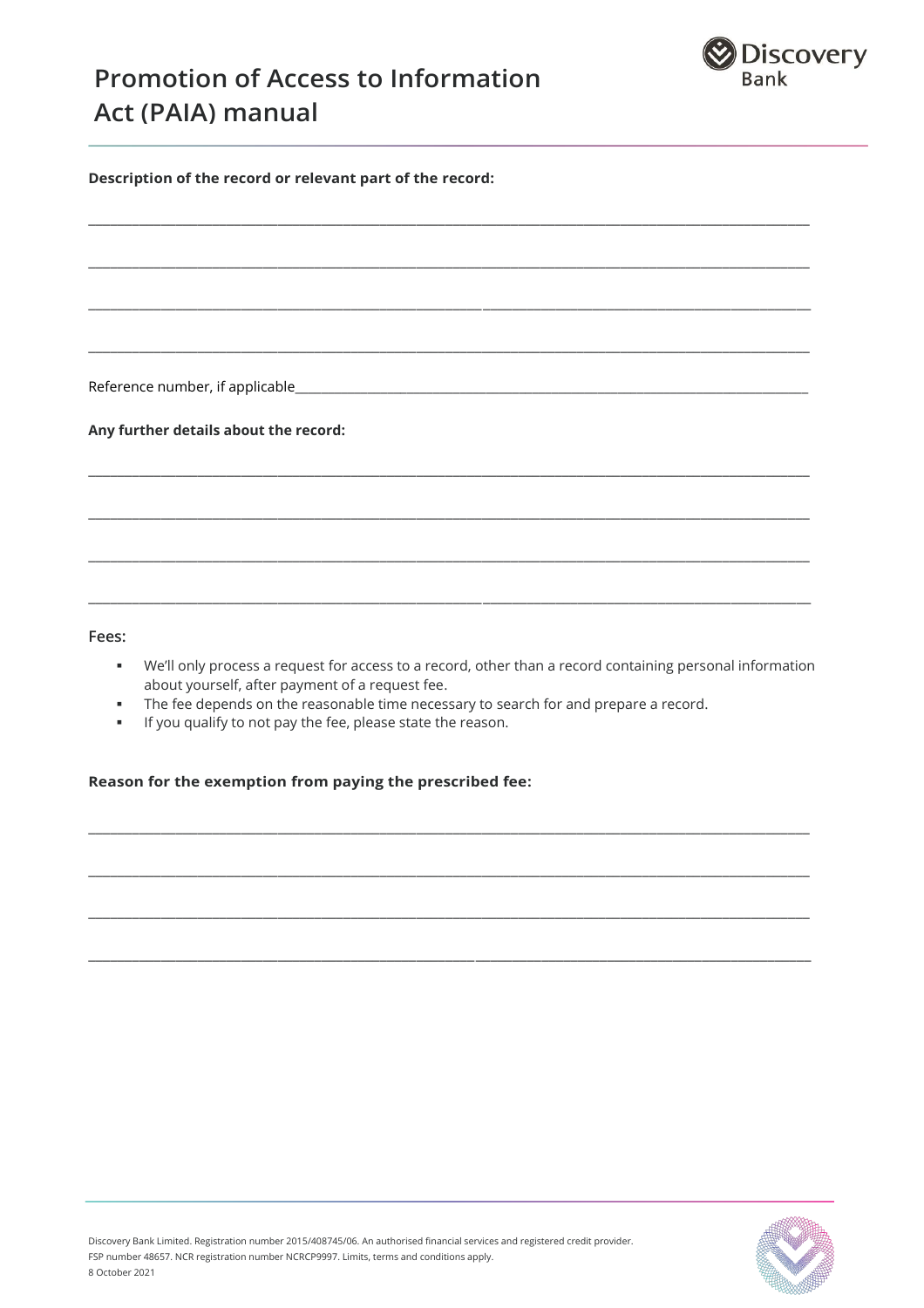

## **Form of access**

| If you have a disability and can't access the record by reading, viewing or listening to it, state the disability and<br>indicate how you would like to receive the record:                                                                                                                                                                                                                                                                                                   |  |  |                                                                |                                                              |                           |  |                                                                                                      |
|-------------------------------------------------------------------------------------------------------------------------------------------------------------------------------------------------------------------------------------------------------------------------------------------------------------------------------------------------------------------------------------------------------------------------------------------------------------------------------|--|--|----------------------------------------------------------------|--------------------------------------------------------------|---------------------------|--|------------------------------------------------------------------------------------------------------|
| <b>Disability</b>                                                                                                                                                                                                                                                                                                                                                                                                                                                             |  |  |                                                                |                                                              |                           |  |                                                                                                      |
| Form to receive<br>the record (for<br>example, in<br>Braille)                                                                                                                                                                                                                                                                                                                                                                                                                 |  |  |                                                                |                                                              |                           |  |                                                                                                      |
| Mark the appropriate box with an X<br>Note:<br>Your preferred access method depends on how the record is available. Discovery Bank sends all records by<br>٠<br>email.<br>Access in the manner requested may be refused under certain circumstances. In such an instance, we'll<br>٠<br>inform you if you'll receive access in another form.<br>The fee to access the record, if any, will be determined in part by the form in which you want to receive the<br>٠<br>record. |  |  |                                                                |                                                              |                           |  |                                                                                                      |
| 1. If the record is written or printed<br>Copy of record                                                                                                                                                                                                                                                                                                                                                                                                                      |  |  |                                                                |                                                              | View record               |  |                                                                                                      |
| generated images, sketches)                                                                                                                                                                                                                                                                                                                                                                                                                                                   |  |  |                                                                |                                                              |                           |  | 2. If the record consists of visual images (such as photographs, slides, video recordings, computer- |
| View the images                                                                                                                                                                                                                                                                                                                                                                                                                                                               |  |  | Transcription of the<br>Copy of the images<br>images           |                                                              |                           |  |                                                                                                      |
| If the record consists of recorded words or information which can be reproduced in sound<br>3.                                                                                                                                                                                                                                                                                                                                                                                |  |  |                                                                |                                                              |                           |  |                                                                                                      |
| Listen to the soundtrack (voice<br>recording)                                                                                                                                                                                                                                                                                                                                                                                                                                 |  |  |                                                                | Transcription of soundtrack (written or printed<br>document) |                           |  |                                                                                                      |
| If the record consists of recorded words or information which can be reproduced in writing<br>4.                                                                                                                                                                                                                                                                                                                                                                              |  |  |                                                                |                                                              |                           |  |                                                                                                      |
| Printed copy of record                                                                                                                                                                                                                                                                                                                                                                                                                                                        |  |  | Printed copy of information<br>derived from the record<br>form |                                                              | Copy in computer-readable |  |                                                                                                      |

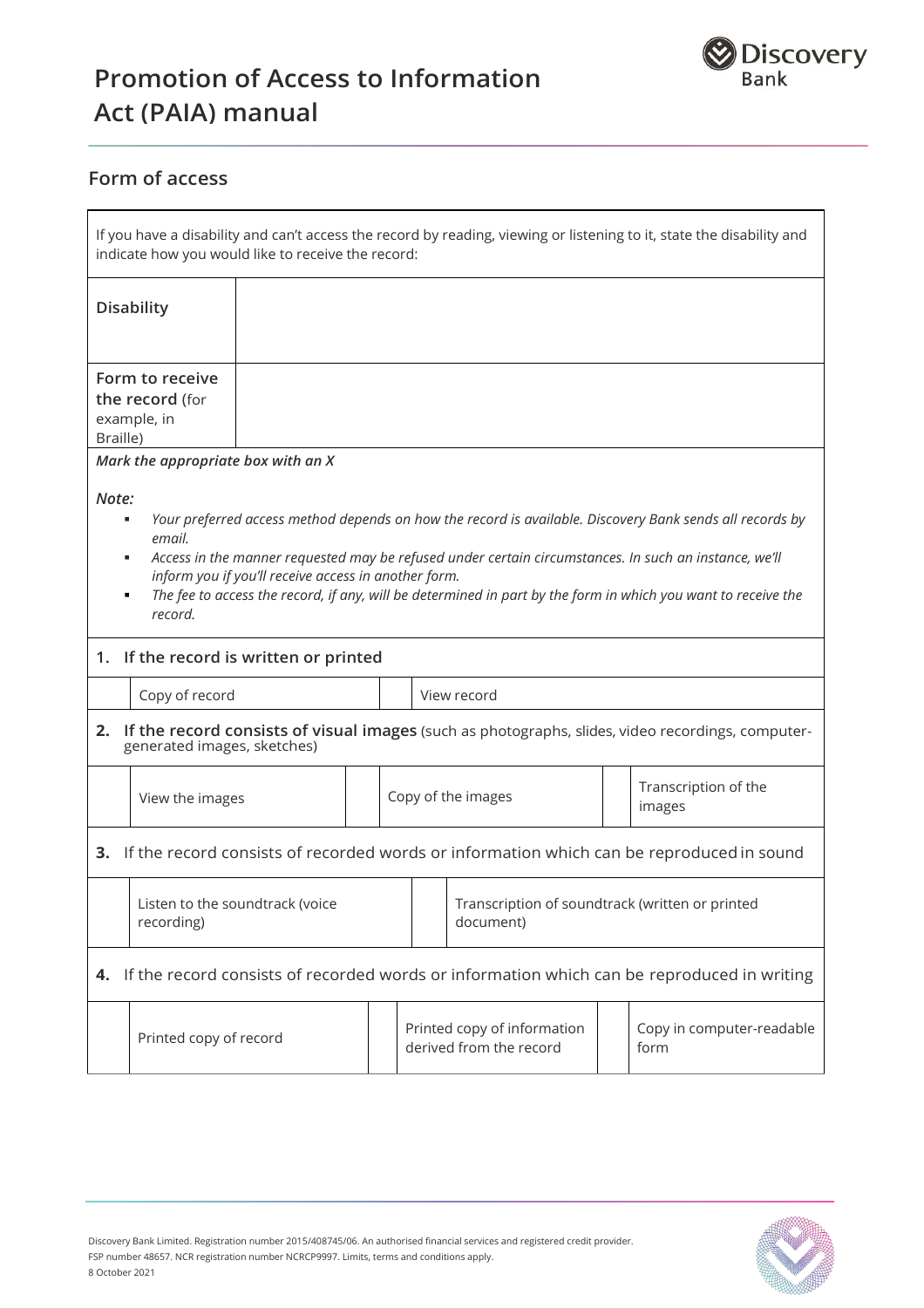

If there isn't enough space, please continue on a separate page and attach it to this request. The requester must sign all the additional pages.

You'll receive a notification in writing whether we approve or decline your request. If you want us to tell you the decision telephonically, please give us your contact details.

#### **Details of the right to be exercised or protected**

**Explain which right is to be exercised or protected:**

**Explain why the requested record is required for the exercising or protection of this right:**

**Notice of the decision concerning the request for access**

**How you would like us to inform you of the decision regarding your request for access to the record:**

| Signed at | this | day of |  |
|-----------|------|--------|--|

**\_\_\_\_\_\_\_\_\_\_\_\_\_\_\_\_\_\_\_\_\_\_\_\_\_\_\_\_\_\_\_\_\_\_\_\_\_\_\_\_\_** *Signature of data subject/designated person*



Discovery Bank Limited. Registration number 2015/408745/06. An authorised financial services and registered credit provider. FSP number 48657. NCR registration number NCRCP9997. Limits, terms and conditions apply. 8 October 2021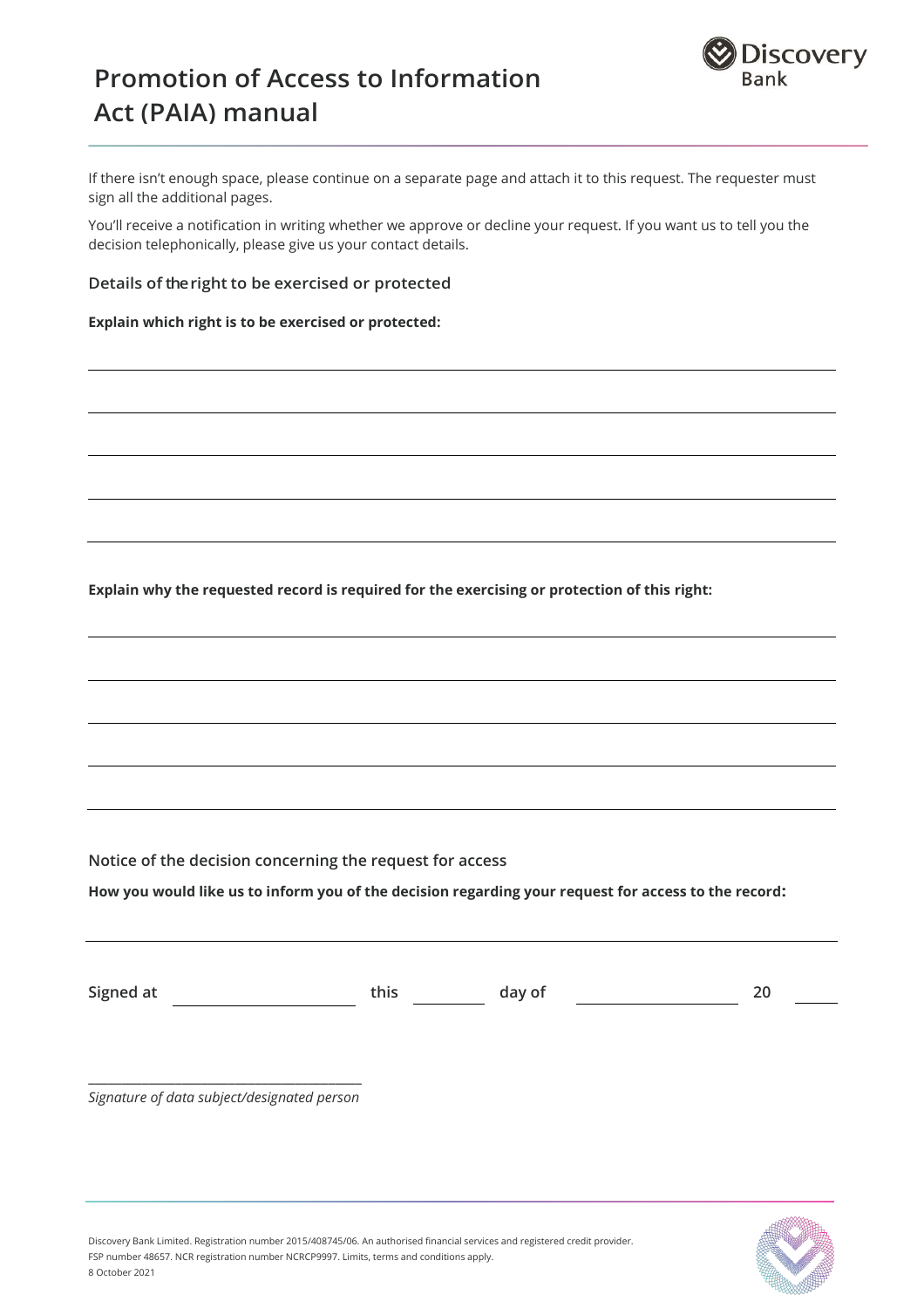

| Reference number                              |     |           |  |
|-----------------------------------------------|-----|-----------|--|
| Request received by                           |     |           |  |
| Information officer<br>Discovery Bank Limited |     |           |  |
| <b>Request approved</b>                       | Yes | <b>No</b> |  |
| <b>Declined</b>                               | Yes | <b>No</b> |  |
| If declined, letter was sent on               |     |           |  |

| Fees                             |  |  |  |
|----------------------------------|--|--|--|
| Request fee (if any)             |  |  |  |
| Deposit (if any)                 |  |  |  |
| Access fee                       |  |  |  |
| <b>Total fees</b>                |  |  |  |
| <b>Confirmation of fees paid</b> |  |  |  |

**\_\_\_\_\_\_\_\_\_\_\_\_\_\_\_\_\_\_\_\_\_\_\_\_\_\_\_\_\_\_\_\_\_\_\_\_\_\_\_\_\_\_ Signature of the Information Officer** 

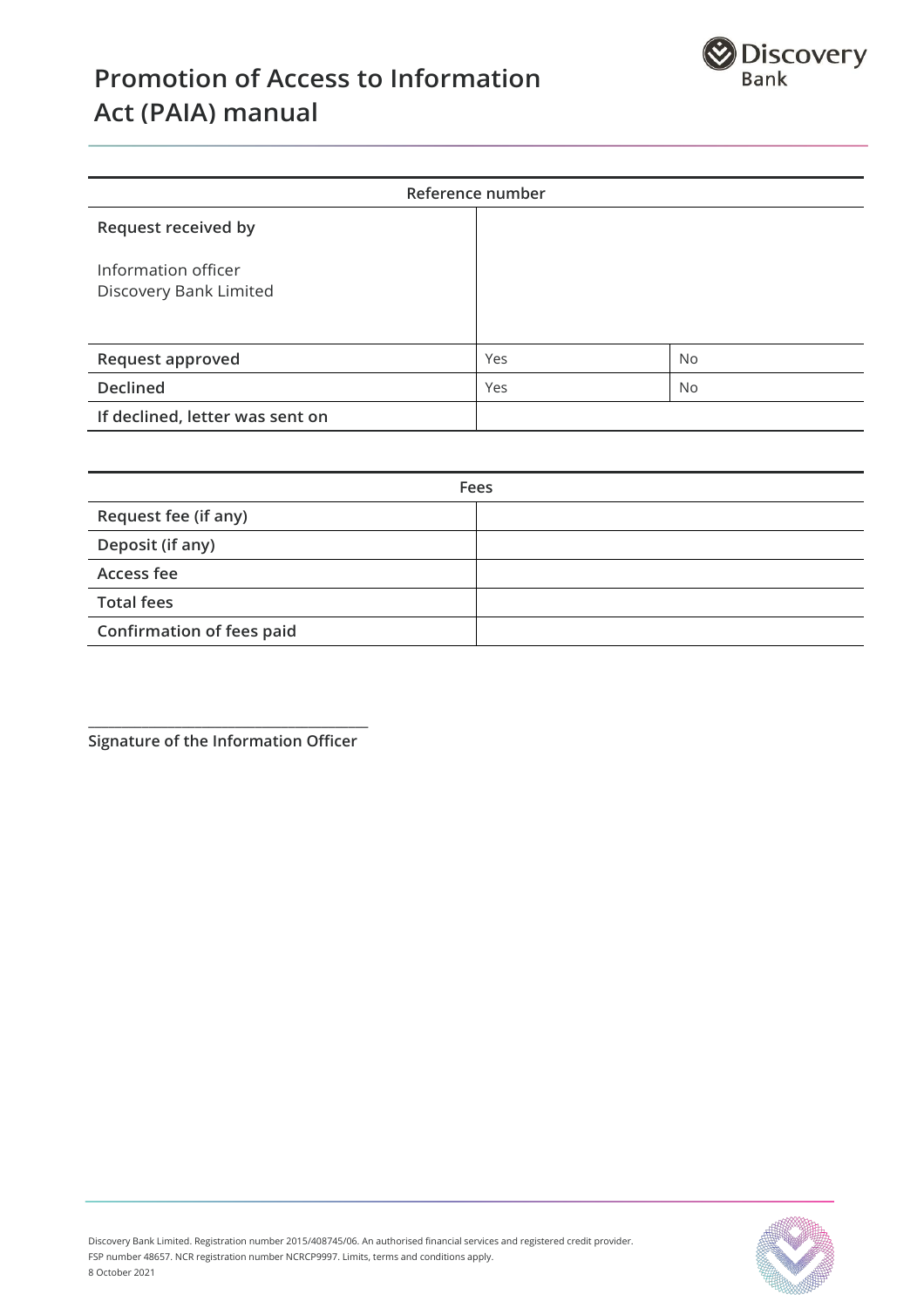

## **Annexure B: Fees**

## **Copies of this PAIA manual**

Copies of this manual are R1.10 for every A4 page.

#### **Reproduction fees:**

Please note that we have set out these fees in line with the Act. However, Discovery Bank only sends records through our digital channels.

| Type of record                                                                                                                                                                 | <b>Fees</b>        |
|--------------------------------------------------------------------------------------------------------------------------------------------------------------------------------|--------------------|
| Every photocopy of an A4 page                                                                                                                                                  | R <sub>1.10</sub>  |
| Every printed copy of an A4 page from a computer or<br>in electronic or computer-readable form                                                                                 | R <sub>0.75</sub>  |
| For a copy in a computer-readable form on:                                                                                                                                     |                    |
| Stiffy disc<br>٠                                                                                                                                                               | R7.50              |
| Compact disc<br>л.                                                                                                                                                             | R70.00             |
| A transcript of visual images for an A4 page                                                                                                                                   | R40.00             |
| A copy of visual images                                                                                                                                                        | R60.00             |
| A transcript of an audio record for an A4 page                                                                                                                                 | R <sub>20.00</sub> |
| To search for a record that must be disclosed<br>(per hour or part of an hour reasonably required for<br>searching)<br>If a copy or a record needs to be posted, the requester | R30.00 an hour     |
| has to pay the actual postal fee.                                                                                                                                              |                    |

#### **Request fees:**

If a requester submits a legitimate request for access to information from Discovery Bank about someone other than the requester, they have to pay a request fee of R50.00 upfront.

#### **Access fees:**

An access fee applies in all instances where we grant a request for access to information, except in those instances where payment of an access fee is specifically excluded in terms of the Act or the Minister determines an exclusion in terms of Section 54(8) of the Act.

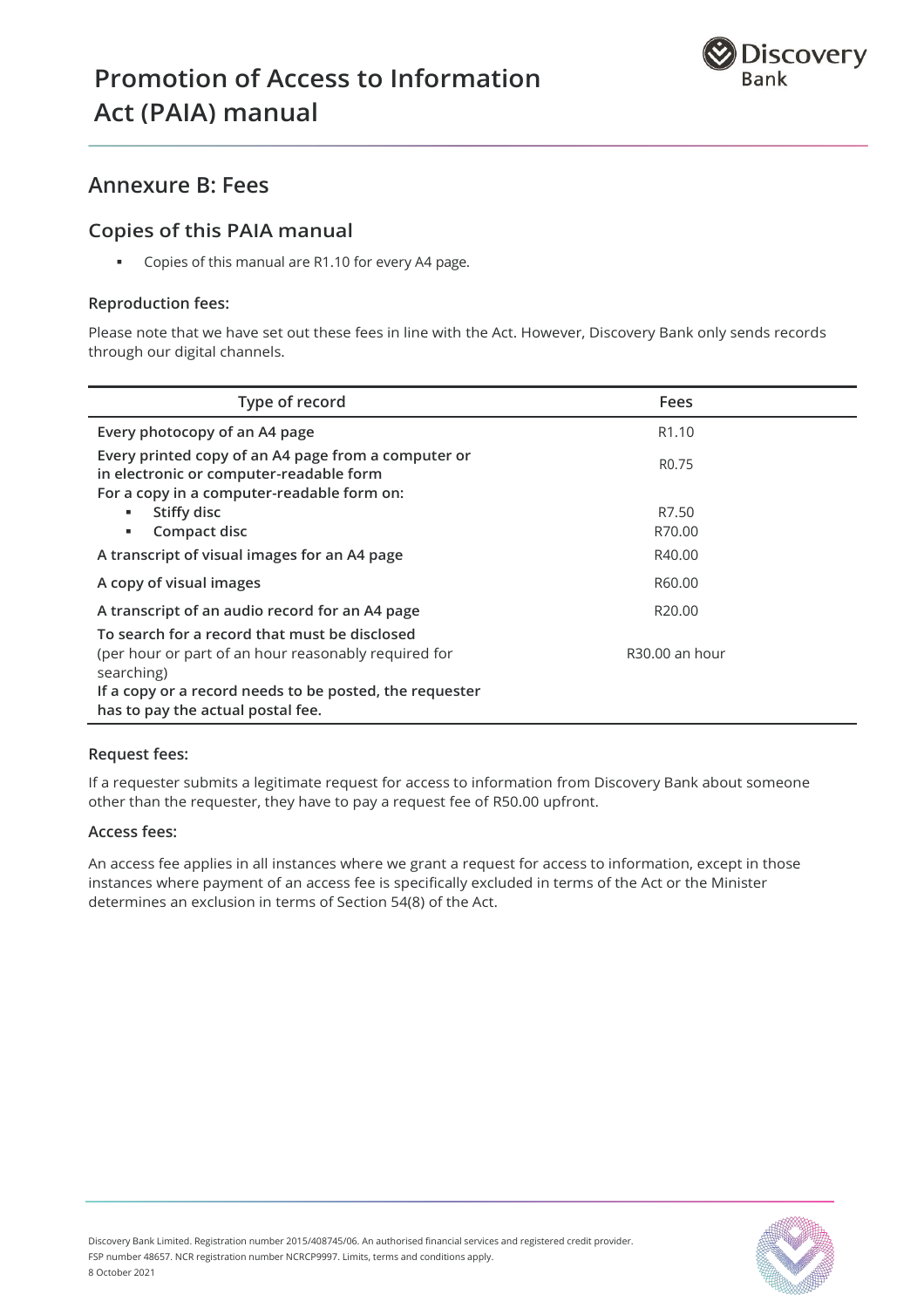

**The applicable access fees are:**

| Type of record                                                                                                                                                                                                      | <b>Fees</b>        |
|---------------------------------------------------------------------------------------------------------------------------------------------------------------------------------------------------------------------|--------------------|
| Every photocopy of an A4 page                                                                                                                                                                                       | R <sub>1.10</sub>  |
| Every printed copy of an A4 page from a computer<br>or in electronic or computer-readable form<br>For a copy in a computer-readable form on:                                                                        | R <sub>0.75</sub>  |
| Stiffy disc<br>٠.                                                                                                                                                                                                   | R7.50              |
| Compact disc<br>٠.                                                                                                                                                                                                  | R70.00             |
| A transcript of visual images for an A4 page                                                                                                                                                                        | R40.00             |
| A copy of visual images                                                                                                                                                                                             | R60.00             |
| A transcript of an audio record, for an A4 page                                                                                                                                                                     | R <sub>20.00</sub> |
| To search for a record that must be disclosed<br>(per hour or part of an hour reasonably required for<br>searching)<br>If a copy or a record needs to be posted, the<br>requester has to pay the actual postal fee. | R30.00 an hour     |

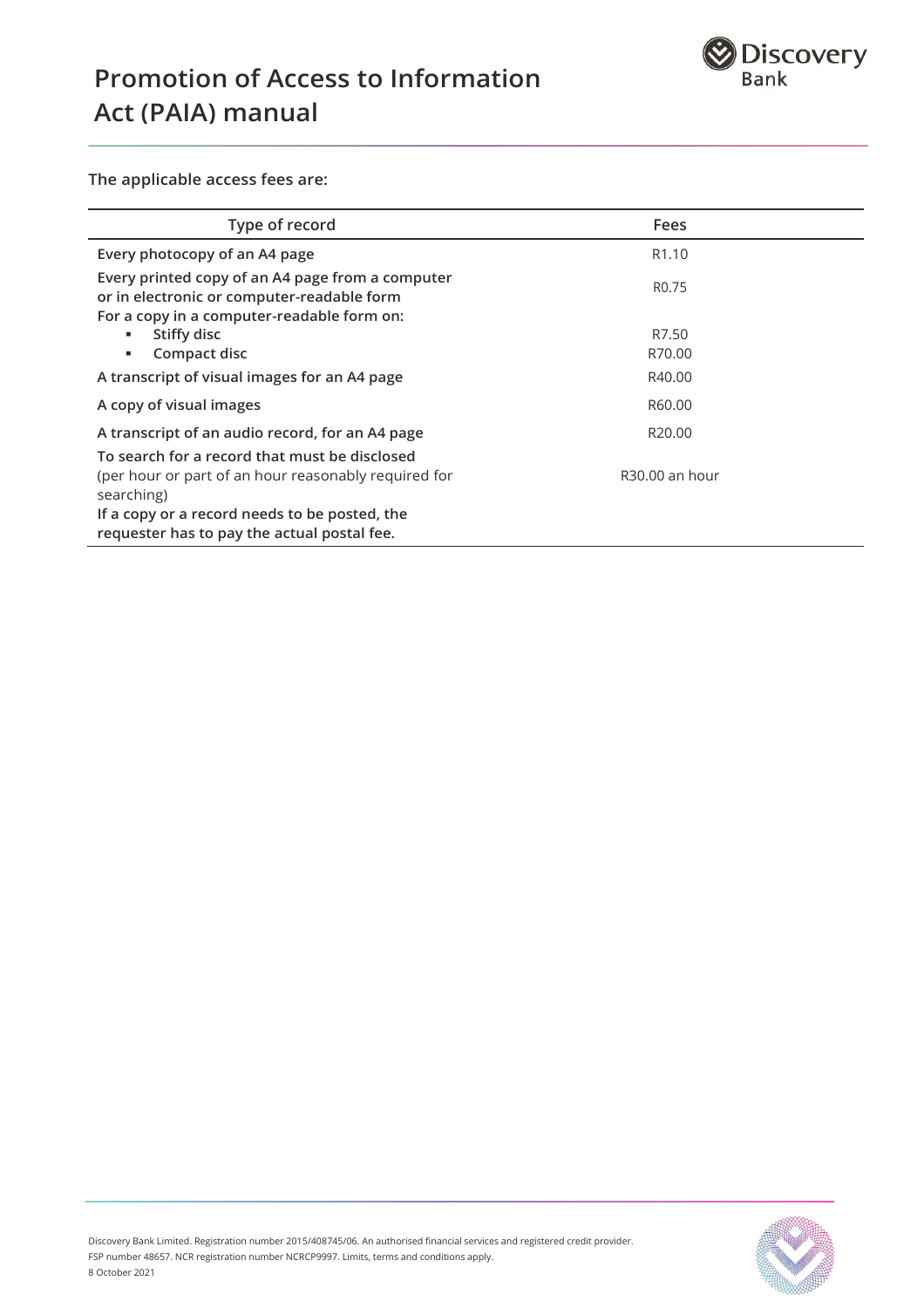

## **Annexure C: Form for objecting to the processing of personal information**

## **Form 1 – Objection to the processing of personal information**

*This form is in terms of Section 11(3) of the Protection of Personal Information Act 4 of 2013 and regulations relating to the protection of personal information, 2018.*

[Regulation 2]

#### *Note:*

- *1. You may attach affidavits or other documentary evidence to support the objection.*
- *2. If the space provided in this form is inadequate, submit information as an annexure to this form and sign each page.*
- *3. Complete what applies to you.*

#### **A. Details of data subject:**

| B. Details of the responsible party: |  |
|--------------------------------------|--|
|                                      |  |
|                                      |  |
|                                      |  |
|                                      |  |
|                                      |  |

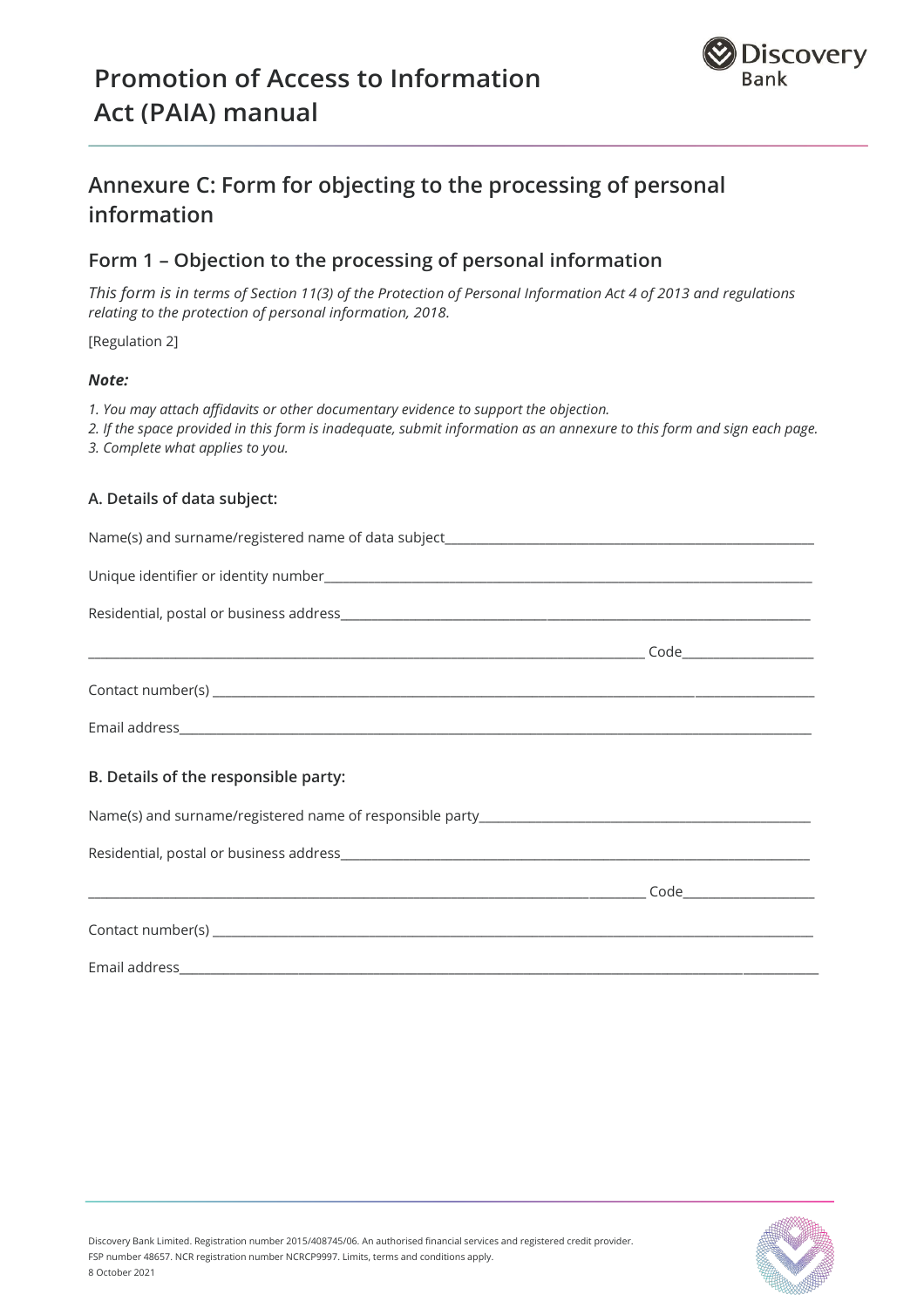

### **C. Reasons for objection in terms of Section 11(1)(d) to (f):**

*(Please provide detailed reasons for the objection)*

Signed at **this** day of **20**

**\_\_\_\_\_\_\_\_\_\_\_\_\_\_\_\_\_\_\_\_\_\_\_\_\_\_\_\_\_\_\_\_\_\_\_\_\_\_\_\_\_** *Signature of data subject/designated person*

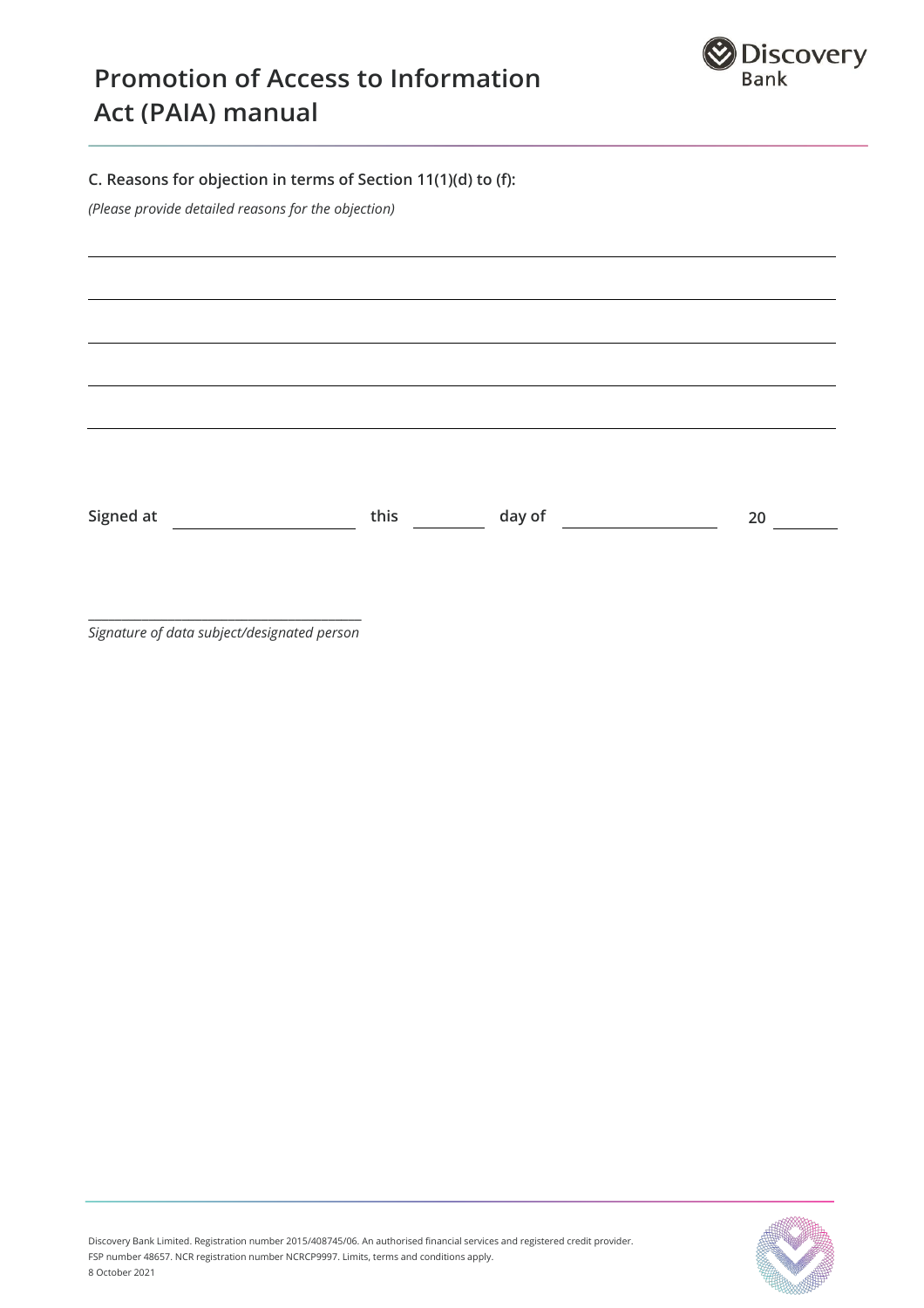

## **Annexure D: Form for correcting or deleting personal information or destroying records of personal information**

## **Form 2 – Request for correction or deletion of personal information or destroying record of personal information**

*This form is in terms of Section 24(1) of the Protection of Personal Information Act 4 of 2013 and regulations relating to the protection of personal information, 2018 [Regulation 3].*

*Where we can't delete your personal information, we'll take all steps reasonably possible to make it anonymous. You agree that we may keep your personal information until you ask us to delete or destroy it unless the law requires us to keep it.*

#### *Note:*

*1. You may attach affidavits or other records to support the objection.*

*2. If there isn't enough space in this document, submit information as an annexure to this form and sign each page.*

*3. Complete what applies to you.*

#### **Request for:**

#### *Mark the appropriate box with an X*

Correction or deletion of the personal information about the data subject that the responsible party possesses or controls.

Destroying or deletion of a record of personal information about the data subject that the responsible party possesses or controls and the responsible party is no longer authorised to retain the record of information.

#### **A. Details of data subject:**

| B. Details of the responsible party:                                                                                        |  |
|-----------------------------------------------------------------------------------------------------------------------------|--|
|                                                                                                                             |  |
|                                                                                                                             |  |
|                                                                                                                             |  |
|                                                                                                                             |  |
|                                                                                                                             |  |
| Discovery Bank Limited, Registration number 2015/408745/06. An authorised financial services and registered credit provider |  |



Discovery Bank Limited. Registration number 2015/408745/06. An authorised financial services and registered credit provider. FSP number 48657. NCR registration number NCRCP9997. Limits, terms and conditions apply. 8 October 2021